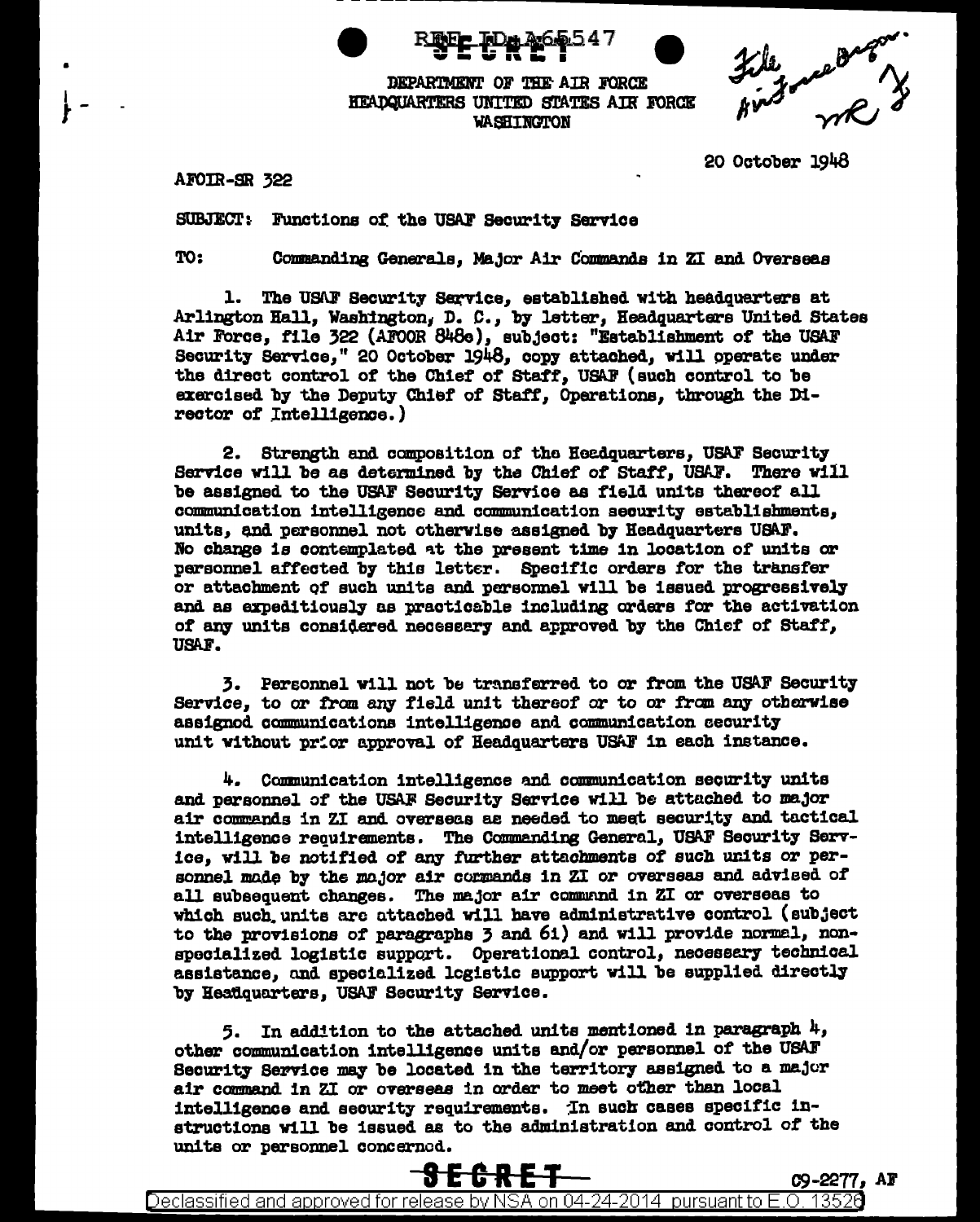

6. The USAF Security Service will be reaponsible for the following communication intelligence and communication security activities:

a. The operational command and direction of all communication intelligence and communication security units and personnel assigned to the USAF Security Service.

b. The interception and traffic analysis of foreign tactical type traffic of interest to the Air Force and for the location and identification by electrical means of stations passing this traffic.

c. The cryptanalysis of that portion of the intercept, as defined in b above. which is exploitable in the field. including the cryptanalysis of certain weather traffic in close coordination with the Air Weather Service and the Airways and Air Communication Service.

d. The preparation and coordination of military characteristics and operational requirements and coordination of the research and development of communication intelligence and communication security equipment.

e. The preparation, production, and publication of key lists and related items for use with Air Force cryptographic systems.

f. The storage, distribution, and accounting for all oryptographic systems and equipmont held by the Air Force. Existing facilities and procedures will be used where feasible.

g. The preparation of operating and maintenance instructions for cryptographic equipment and related systems developed and used exclusively by the Air Force: collaboration in the preparation of operating and maintenance instructions for jointly developed and used cryptographic systems and equipment. Security classification of the aforementioned equipment and related systems will be a responsibility of the agency developing the equipment.

h. The cryptographic and transmission security of Air Force communications.

i. The establishment of requirements for personnel for the USAF Security Service and other communication intelligence and communication security units and the assignment and promotion of such personnel within the Air Force units engaged in this activity, in accordance with established Air Force policies.

1. The organization and training of all units and provision for the specialized training of all individuals engaged in Air Force communication intelligence and security activities.

k. The determination of doctrines and techniques and the preparation of training literature and field manuals.

1. The preparation of Tables of Organization and Equipment, Military Occupational Specialties, and related items peculiar to the activities of the USAF Security Service.

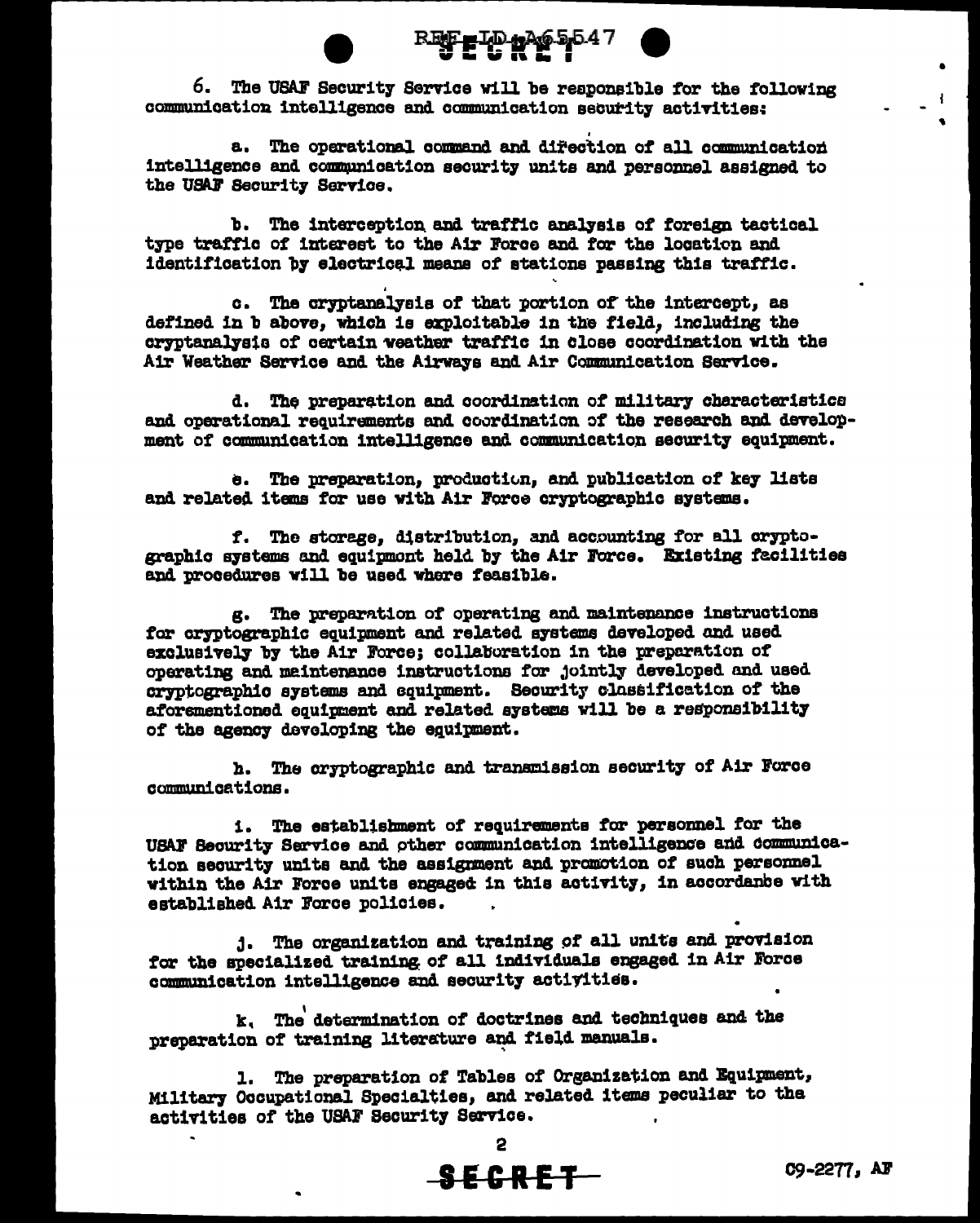-ID нАе

m. The budgeting for Air Force cryptographic equipment in coordination with the Budget Section, Directorate of Communications, and for the necessary expenditures in the discharge of the communication intelligence and communication security activities.

7. Although control of the USAF Security Service will be exercised by the Deputy Chief of Staff, Operations through the executive services of the Director of Intelligence, the Director of Communications will continue to exercise staff supervision at the Headquarters USAF level over all matters pertaining to cryptography and communications security in coordination with the Director of Intelligence.

8. Communication facilities required by the USAF Security Service to and from oversea major air commands and installations will be provided by the Director of Communications. Adequate communication facilities within oversea major air commands will be provided by the respective commanders..

9. The troop basis of major air commands in ZI and overseas will be adjusted to reflect any transfers effected under the provisions of this letter.

10. For purposes of security, it is desired that knowledge of the activities in which the communication intelligence units are engaged be confined to only those individuals whose official duties require such knowledge. Dissemination of intelligence produced by these units and of knowledge concerning the operational details will be made only to those selected individuals who have been cleared for Special Intelligence.

BY COMMAND OF THE CHIEF OF STAFF:

L. L. JUDGE Colonel, USAF Air Adjutant General

1 Incl Ltr  $322$  (AFCOR  $848e$ )

 $\mathbf{r}$ 

 $\mathbf{I}$